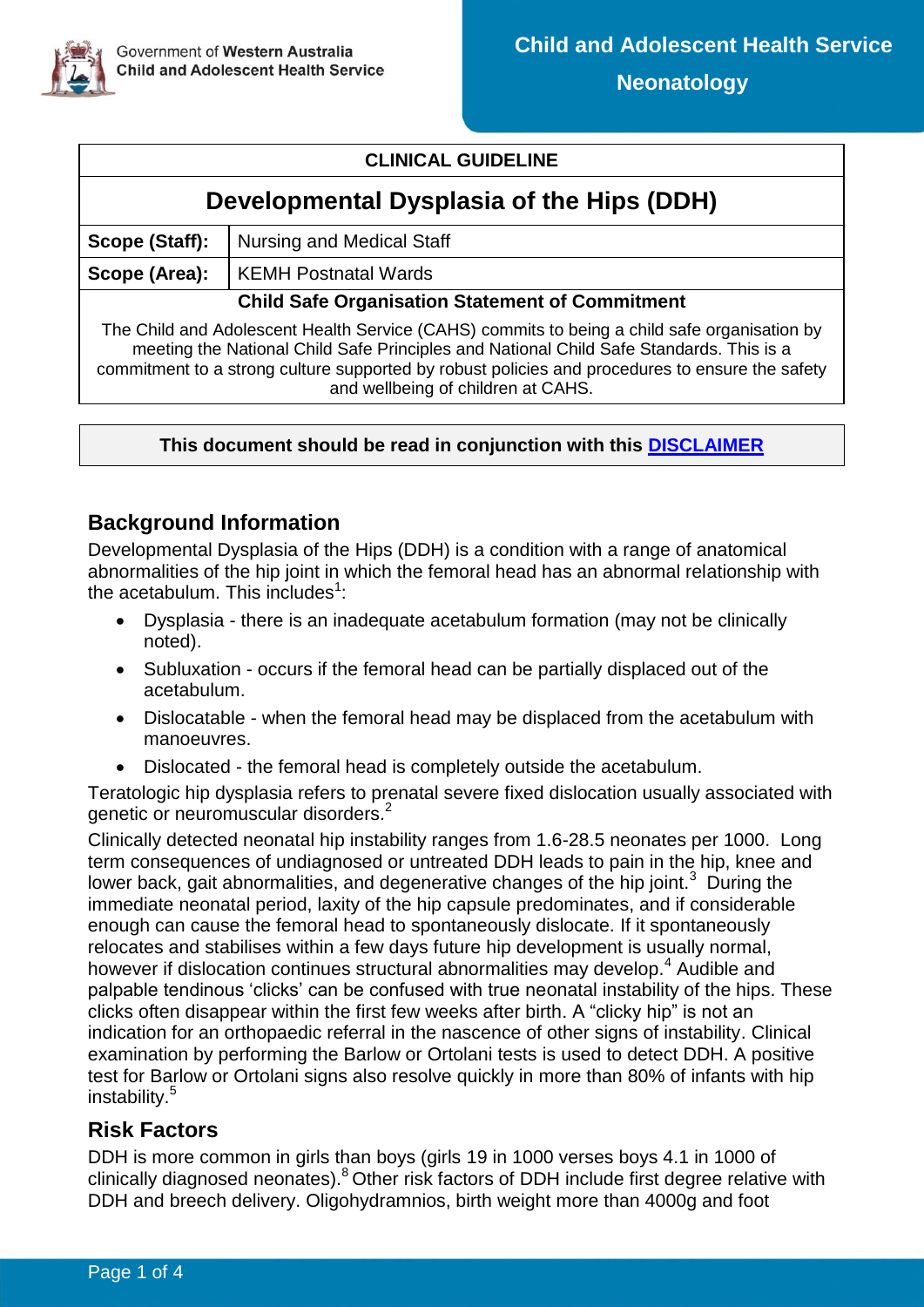deformities like metatarsus adductus, and talipes, may also increase risk of DDH. However, it is important to note that more than 60% of neonates have no identifiable risk factors for DDH<sup>5, 6</sup>, with only 1 in 75 infants with identified risk factors for DDH being diagnosed with hip dislocation.<sup>7</sup>

Ultrasound is used for hip imaging in the first few months following birth as the femoral head is composed entirely of cartilage, and from 4-6 months of age x-ray's are more reliable. 1,4,5

Despite clinical examination and screening practices for DDH there is a 1:5000 rate of lateonset dislocation of the hips.<sup>5,7</sup>

### **Management: All Newborn Infants**

- All neonates should have their hips clinically checked by an appropriately prepared health professional \* competent in performing the Barlow or Ortolani tests on the first day of birth.
	- Refer to Neonatology Clinical Guidelines: Developmental Dyspasia of the [Hips \(DDH\)](https://healthpoint.hdwa.health.wa.gov.au/policies/Policies/CAHS/CAHS.NEO.DevelopmentalDysplasiaoftheHips.pdf) for guidance in performing the Barlow and Ortolani tests. An educational video available on<http://www.ddheducation.com/> is a useful resource.
- The neonate should be tested for DDH by an appropriately prepared health professional\* again at the home discharge check.
- If paediatric RMO or appropriately prepared midwife is unsure of the test finding, they should then refer examination to the Senior Registrar or Consultant. The neonate should not be discharged until the examination is performed.
- Where the examination is carried out by an appropriately prepared midwife, a neonate with definite or suspicious signs of DDH on clinical examination should be referred immediately to a Consultant Neonatologist.

### **Neonate with 'Risk Factors' WITHOUT Clinical Signs of DDH**

Refer the neonate with 'risk factors' but with no signs of DDH to the Orthopaedic Clinic at Perth Children's Hospital (PCH), for clinical examination and ultrasound follow-up (as required) in 6 weeks in the following circumstances:

- A history of DDH in a first degree relative.
- A breech birth.

Referral to Orthopaedic Clinic at PCH is done using eReferral

#### **Neonate with Unstable Hip on Examination**

A direct phone call is made to a member of the Department of Orthopaedics to discuss immediate referral and arrange an appointment. Complete the eReferral.

### **Discharge**

A discharge letter should be generated and sent to the GP to advise when an orthopaedic referral has been sent to PCH to assess for DDH. [GP Letter](https://cahs-healthpoint.hdwa.health.wa.gov.au/Neonatology/Neonatology%20Forms/Developmental%20Dysplasia%20of%20the%20Hips_GP%20Letter.pdf)

The mother should be counselled regarding referrals, and recommended management for the 'at risk' neonate.

**Note: \*** An appropriately prepared health professional\* is either a paediatric medical officer or a midwife who has successfully undertaken the Full Physical examination of the Newborn (FPEON).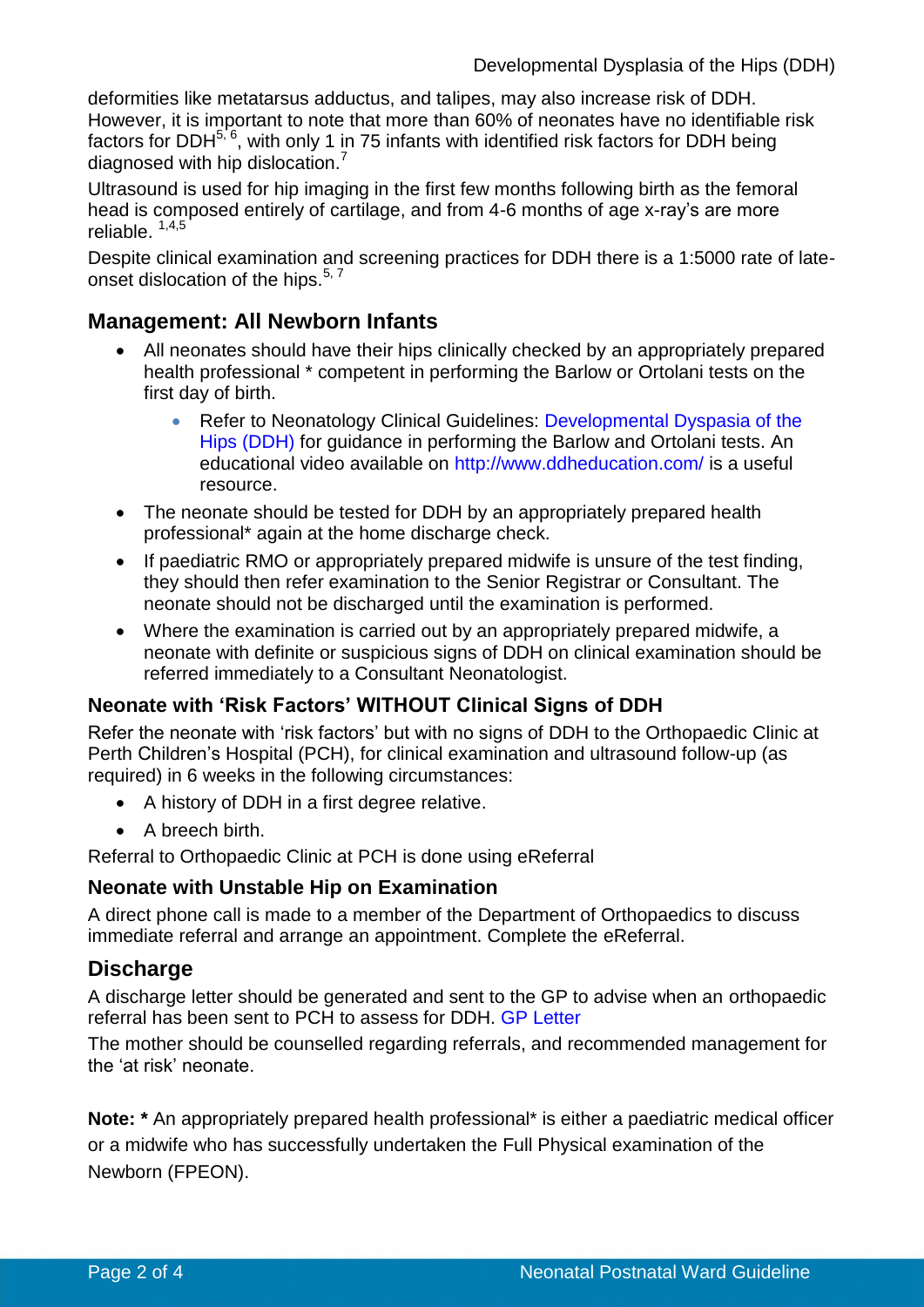#### **Related CAHS internal policies, procedures and guidelines**

Neonatal Guideline - [Developmental Dysplasia of the Hips \(DDH\)](https://healthpoint.hdwa.health.wa.gov.au/policies/Policies/CAHS/CAHS.NEO.DevelopmentalDysplasiaoftheHips.pdf)

#### **References and related external legislation, policies, and guidelines**

- 1. Gelfer P, Kennedy KA. Developmental Dysplasia of the Hip. **Journal of Pediatric Health Care**. 2008;22(5):318-22.
- 2. Storer SK, Skaggs DL. Developmental Dysplasia of the Hip. **American Family Physician**. 2006;74:1310-6.
- 3. Dezateux C, Rosendahl K. Developmental dysplasia of the hip. **The Lancet**. 2007;369:1541- 52.
- 4. American Academy of Pediatrics. Committee on Quality Improvement SoDDotH. Clinical Practice Guideline: Early Detection of Developmental Dysplasia of the Hip. **Pediatrics**. 2000;105(4):896-905.
- 5. Cady RB. Development Dysplasia of the Hip: Definition, Recognition, and Prevention of Late Sequelae. **Pediatric Annals**. 2006;35(2):92-101.
- 6. Patel H. Preventative health care, 2001 update: screening and management of developmental dysplasia of the hip in newborns. **CMAJ**. 2001;164(12):1669-77.
- 7. Schwend RM, Schoenecker P, Richards BS, et al. Screening the Newborn for Developmental Dysplasia of the Hip. Now What Do We Do? **Journal of Pediatric Orthopedics**. 2007;27(6):607-10.
- 8. Goldberg MJ. Early Detection of Developmental Hip Dysplasia: Synopsis of the AAP Clinical Practice Guideline. **Pediatrics in Review**. 2001;22(4):131-34.
- 9. Witt C. Detecting Developmental Dysplasia of The Hip. **Advances in Neonatal Care**. 2003;3(2):65-75.

#### **Useful resources**

<http://www.ddheducation.com/>

[GP Letter](https://cahs-healthpoint.hdwa.health.wa.gov.au/Neonatology/Neonatology%20Forms/Developmental%20Dysplasia%20of%20the%20Hips_GP%20Letter.pdf)